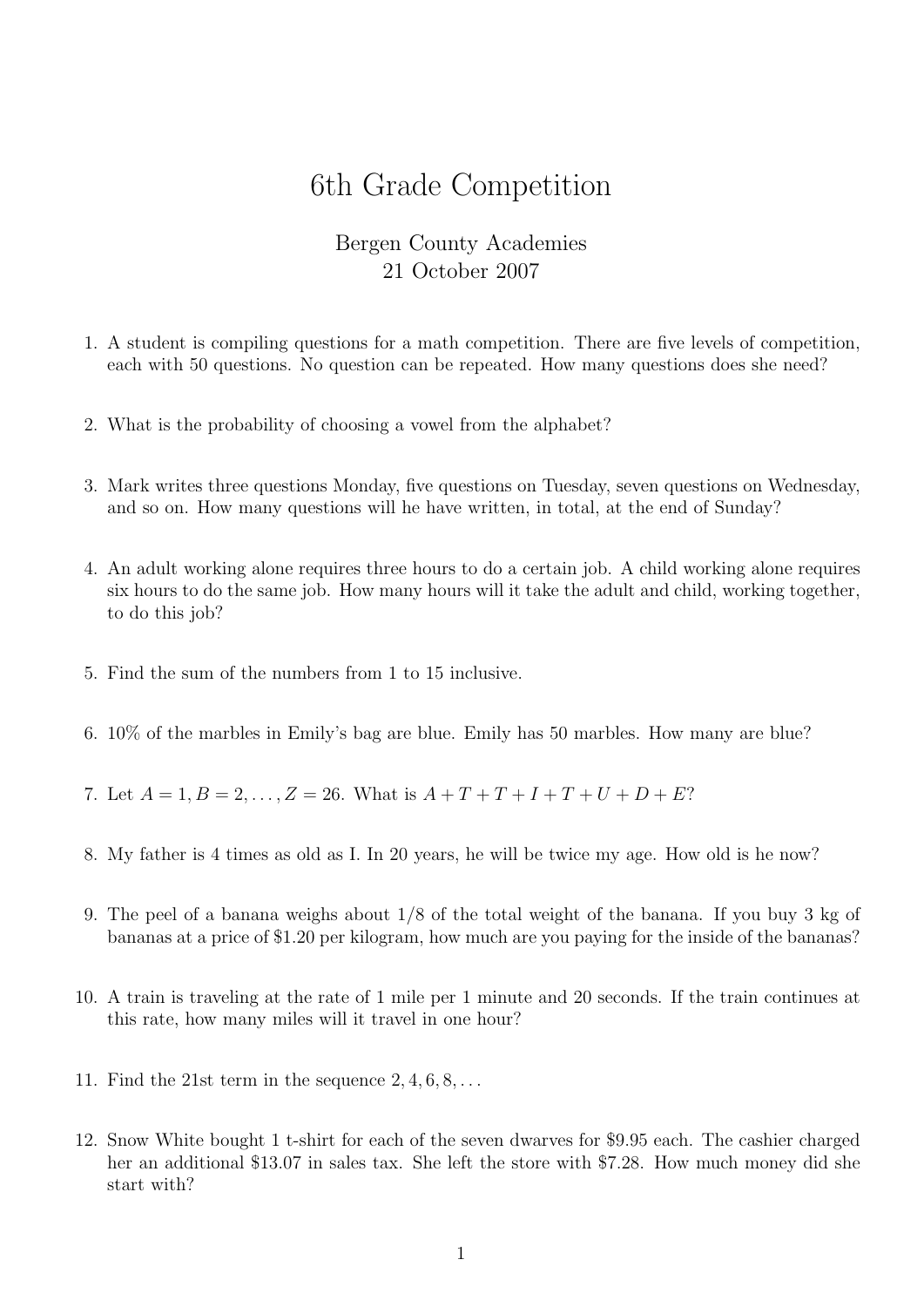- 13. A bag of marbles can be divided in equal shares among 2, 3, 4, 5, or 6 friends. What is the least number of marbles that the bag could contain?
- 14. How many zoinks can you buy with 300 zonkers knowing the exchange rate is 20 zoinks per zonker?
- 15. What is the 10th term in the sequence 1, 5, 9, . . .?
- 16. If you put aside \$2.00 on January 1, \$4.00 on February 1, \$8.00 on March 1, \$16.00 on April 1, and so on, how much money would you save in six months?
- 17. In parallelogram  $ABCD$ ,  $AB = x + 8$ ,  $BC = 3x$ , and  $CD = 4x 4$ . What is the perimeter?
- 18. How many degrees are in the measure of the smaller angle that is formed by the hands of a clock when it is 4 o'clock?
- 19. An omelet requires 2 eggs and 1 pepper. I have 12 eggs and 8 peppers. How many whole omelets can I make?
- 20. A parking lot has space for 1000 cars. 2/5 of the spaces are handicapped spaces. There were 200 handicapped cars and some non-handicapped cars in the parking lot. The parking lot was 3/4 full. How many non-handicapped cars were in the parking lot?
- 21. Two weeks ago, stores A and B sold shirts at \$10. Last week, store A raised prices by 15% while store B reduced prices by 15%. Realizing their mistakes, yesterday store B raised prices by 15% while store A reduced prices by 15%. What is the difference in prices today?
- 22. Riding their bicycles, Alex and Brian leave from two different places at the same time and ride directly toward each other. Alex rides at 10 mi/h and Brian rides at 8 mi/h. If they meet after 40 minutes of riding, how far apart were they at the beginning?
- 23. The average of seven numbers is 49. If 1 is added to the first number, 2 is added to the second number, 3 is added to the third number and so on, what is the new average?
- 24. The length of a rectangle is four times as long as its width. The area of the rectangle is 100 metres squared. What is the length of the rectangle?
- 25. Homer Simpson entered a pie eating contest. Determined to win, he trained for 6 days. Each day he ate 4 more pies than the day before. Homer ate 150 pies while in training. How many pies did he eat on the 6th day?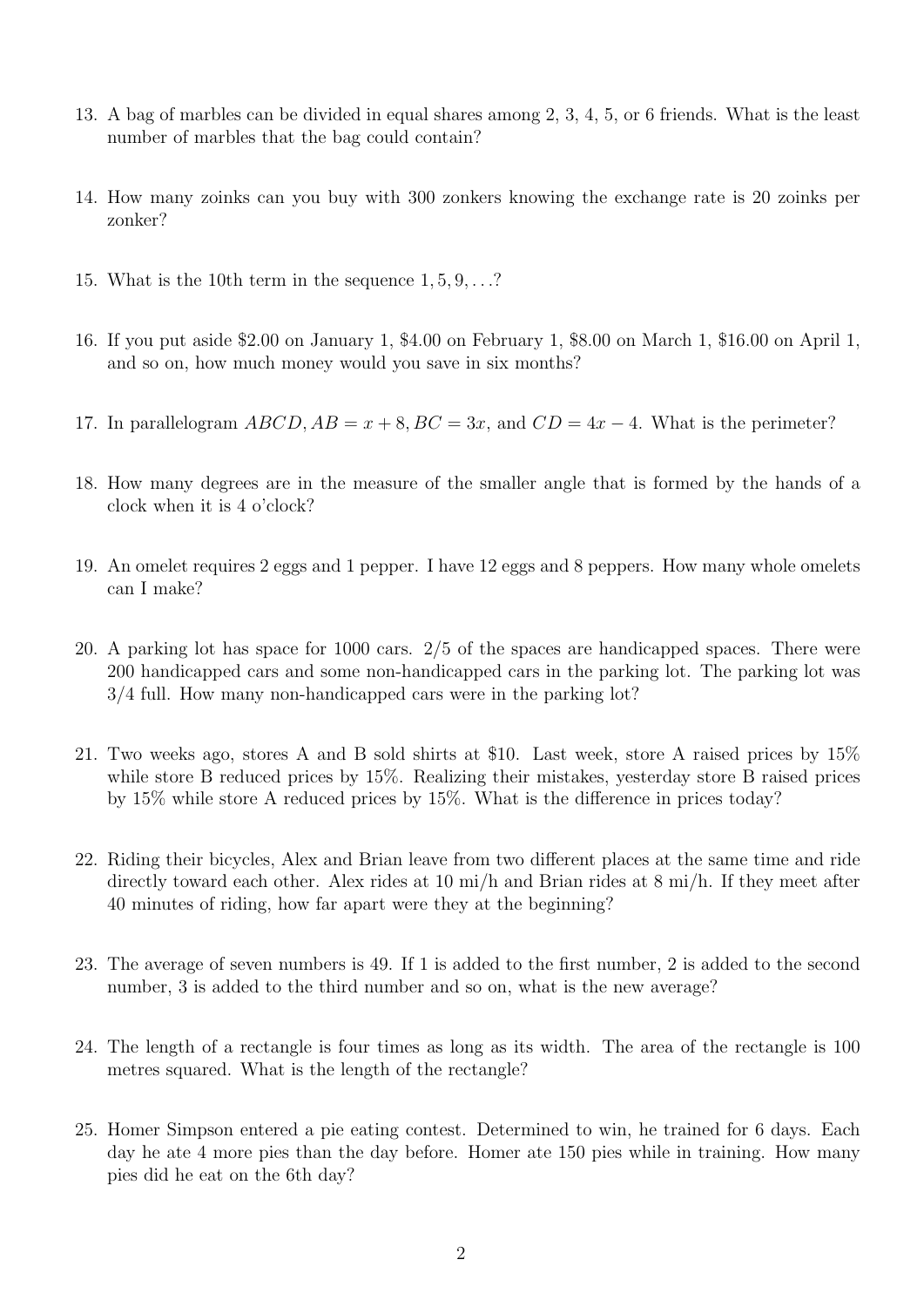- 26. A palindrome number, such as 22 or 565, is the same when written forwards or backwards. How many palindromes are there that are less than 1000?
- 27. The number of hours that were left in the day was one-third of the number of hours already passed. What time is it?
- 28. My change purse contains 16 coins in dimes and quarters. If the value is \$2.50, how many dimes are there?
- 29. Sophia receives a 15% discount on an item. She has a 10% coupon as well. What is the total percent discount?
- 30. Bob, Don, Alice, Carol, and Eve want to sit at a circular table so that the boys do not sit next to or across from each other. If Alice must sit next to two girls, how many possible arrangements are there?
- 31. The vertices of a triangle are at (3,1), (8,1) and (8,3). What is the area of the triangle?
- 32. Mr. Teacher asked the children to find the consective pages in their math books whose page numbers add up to 85. What is the larger of the two pages?
- 33. A decade ago, I bought a car for \$40,000. I have since paid \$5,000 a year for maintenance and \$0.10 per mile for gas. I have driven 10,000 miles per year. How much have I spent on my car since I purchased it?
- 34. A manufacturer claims that a new motor oil saves 5% of the gasoline used by a car. You and a friend have identical cars and drive the same 21, 000 kilometres per year. You use the new motor oil but your friend does not. If your friend gets 42 kilometers per gallon, how many gallons of gasoline do you save in one year?
- 35. The average mean of a set of 5 numbers is 32. The number 132 is removed from the set. By how much is the mean reduced?
- 36. Find the 6th term in the geometric sequence  $3, 6, 12, \cdots$
- 37. The measure of the supplement of an angle is 4 times the measure of its complement. Find the measure of the angle, in degrees.
- 38. How many terminating zeroes does the number (215)(34)(59)(710) have?